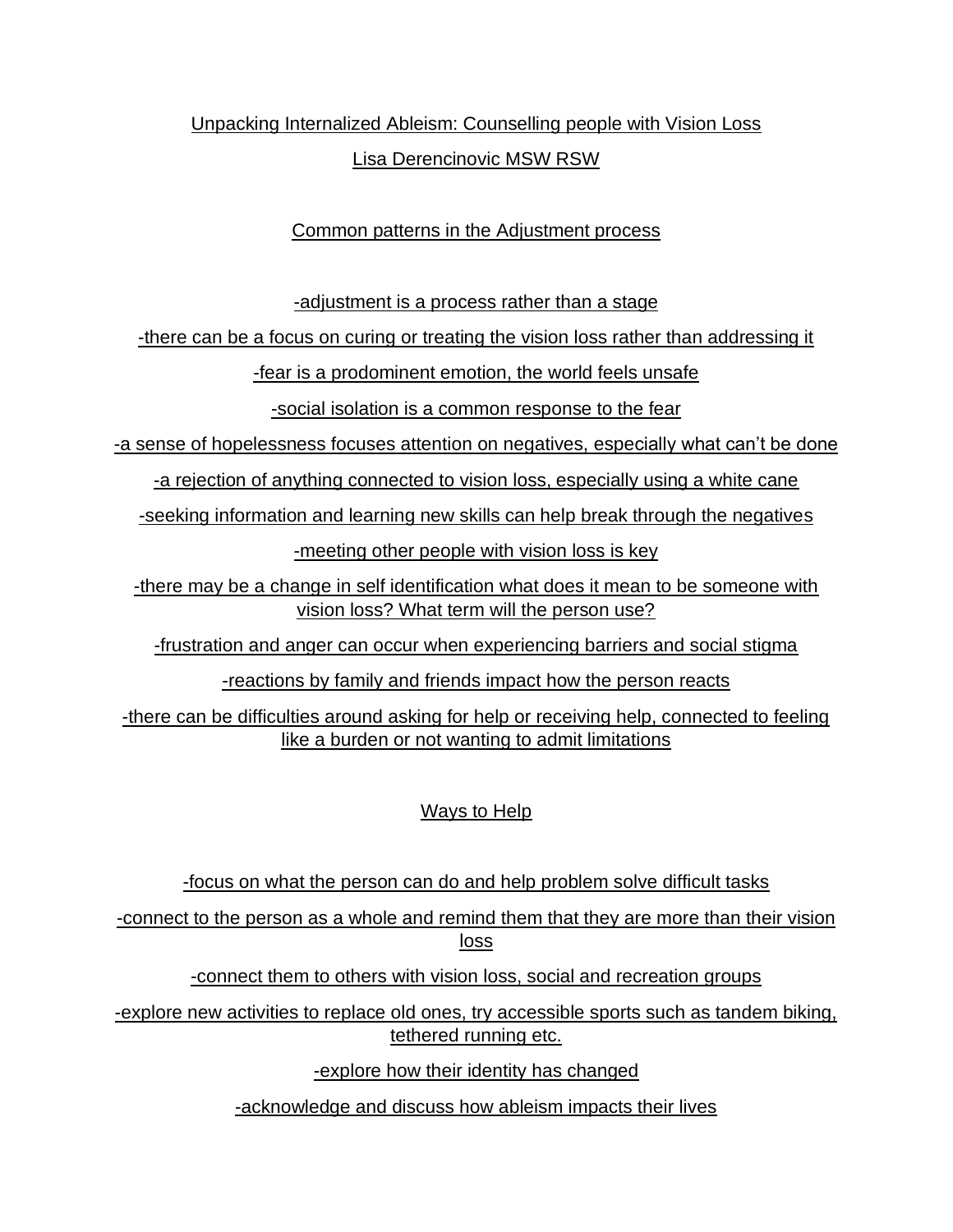## Models of Disability

Taken from leadership Development notes, Expanding the Reach, Scarborough women's Centre November 2013

## **Historical Perceptions of Disability**

## **Religious**

In a Western Judea-Christian society, the understanding of what it means to have a disability is grounded in religious references. People with disabilities were viewed as the end result of sin or doing something wrong.

Another view of disability was that people with disabilities were "paying" for the sins of others. People with disabilities were seen as innocent victims.

Basically, if you had a bodily difference (i.e. physical, sensory, visual, Deaf, etc.) you were either seen as evil or pure.

It is important to note that disability is viewed differently in other cultures. It some cultures, the concept of disability does not exist.

#### **From Farm to Factory**

As advances in science took hold, so too, did advances in other forms of work. Most people went from the farm to the factory. Changes in work also changed how people saw disability. People with disabilities living on the farm or helping out with a family business (i.e. Cabinet making) were often given tasks that matched their abilities.

Factory work pushed lots of people with disabilities out to the margins because the 'ideal' worker was someone who could work with the machinery and work quickly.

## **Medical Model**

The rise of science and medicine led to a new group professionals. Under this model people with disabilities are seen as broken, incapable of work and completely dependent. Institutions began to pop for those deemed unable to work so that they could be removed from the family and the family could continue to work and support the economy.

Under this model disability is seen as an individual problem that needs to be fixed or cured.

## **Social Model of Disability**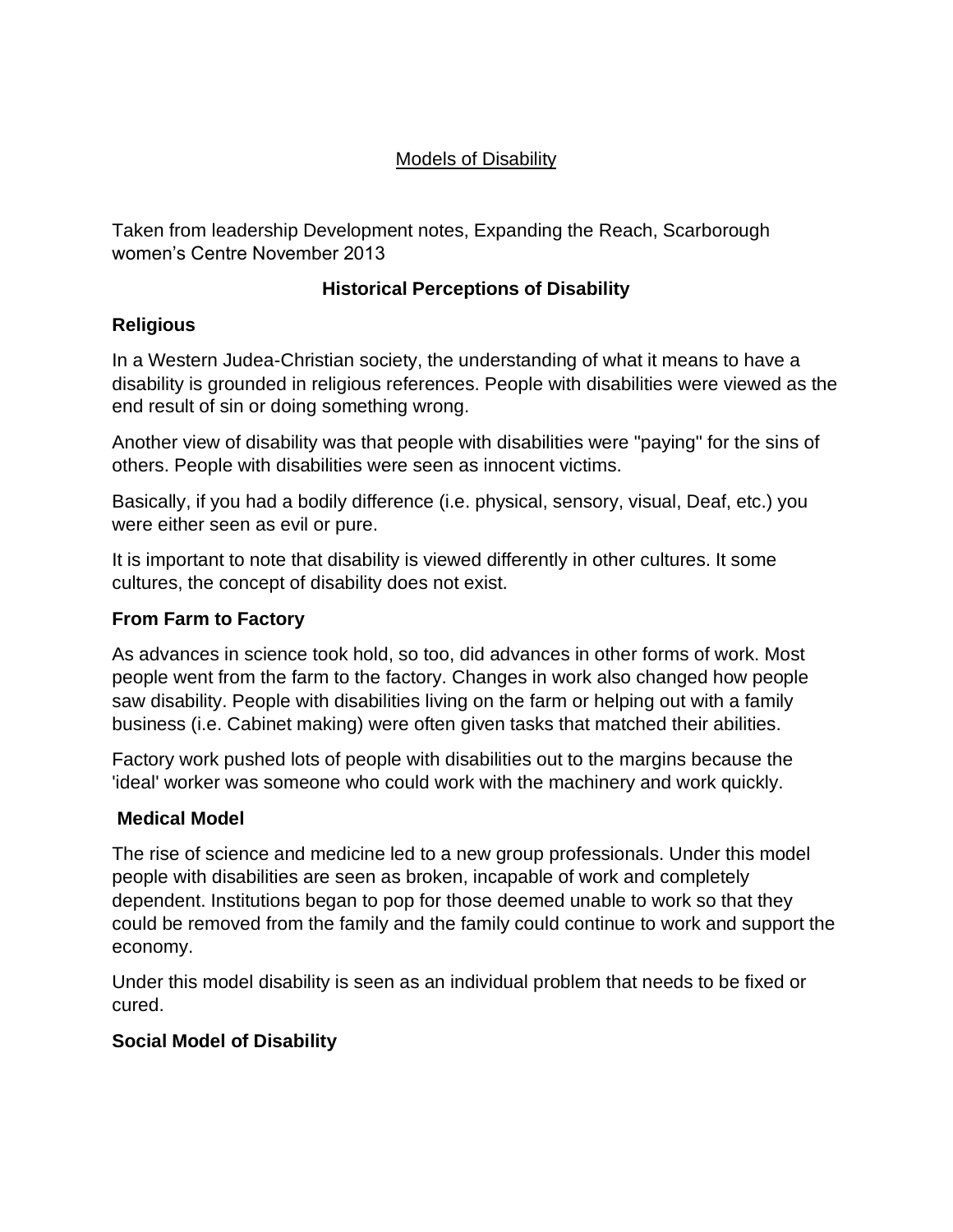Created around the time of the Civil Rights Movement of the 1960-70s, the social model of disability was a response to the treatment and social isolation of people with disabilities and their families.

Under this model, disability is created when society fails to consider the existence of people with disabilities in the design of buildings, programs and services. Put another way, it is not the inability to walk that prevents a person entering a building, but the existence of stairs that makes a building inaccessible to someone who uses a wheelchair.

Taken from **[www.still.my.revolution.tao.ca](http://www.still.my.revolution.tao.ca/)** Resisting disablism and Building Social **Justice** 

Accessed Friday November 14 2014

## **The Charity Model**

The Charity approach to disability viewed as being in the *'best interests'* of disabled people but it does not consider disabled people's experiences and knowledge as necessarily valuable or essential. This approach is about well meaning 'do-gooders' acting on our behalf without us. Because we aren't in control of the process little good, or even harm, is often the result.

In the past decades, people who follow the charity model have not so much tried to define disability as they have tried to redefine it. These attempts to redefine or rebrand disability have largely failed because they have been made by people, while well meaning, who are largely not disabled and who have a negative and paternalistic view of disability.

One example of the rebranding of disability through the charity model is the term handicapped. The word *handicapped* replaced *gimp*, *crip/crippled*, and *lame*. Handicap is an offensive and unacceptable term as it is derived from a gaming term which means to equal out a disadvantage by, for instance, spotting points or playing with one hand tied behind your back. The word handicap implies an inherent disadvantage that undermines the quality of disabled people's lives. Handicapped later became *differentlyabled*, which establishes, by definition, what normal is and that we aren't it.

Similarly, *retard* was transformed into *slow* and then to *developmentally delayed* or *developmentally disabled*. Again, these terms establish a norm, which is problematic. These terms also embed the concept in them that there is one line of development for people. They imply that people with intellectual disabilities have somehow stalled in their "development" and are fixed at a spot in time where their lives will be forever unfulfilled. They don't have room for the plethora of meaningful experiences that people with intellectual disabilities undergo.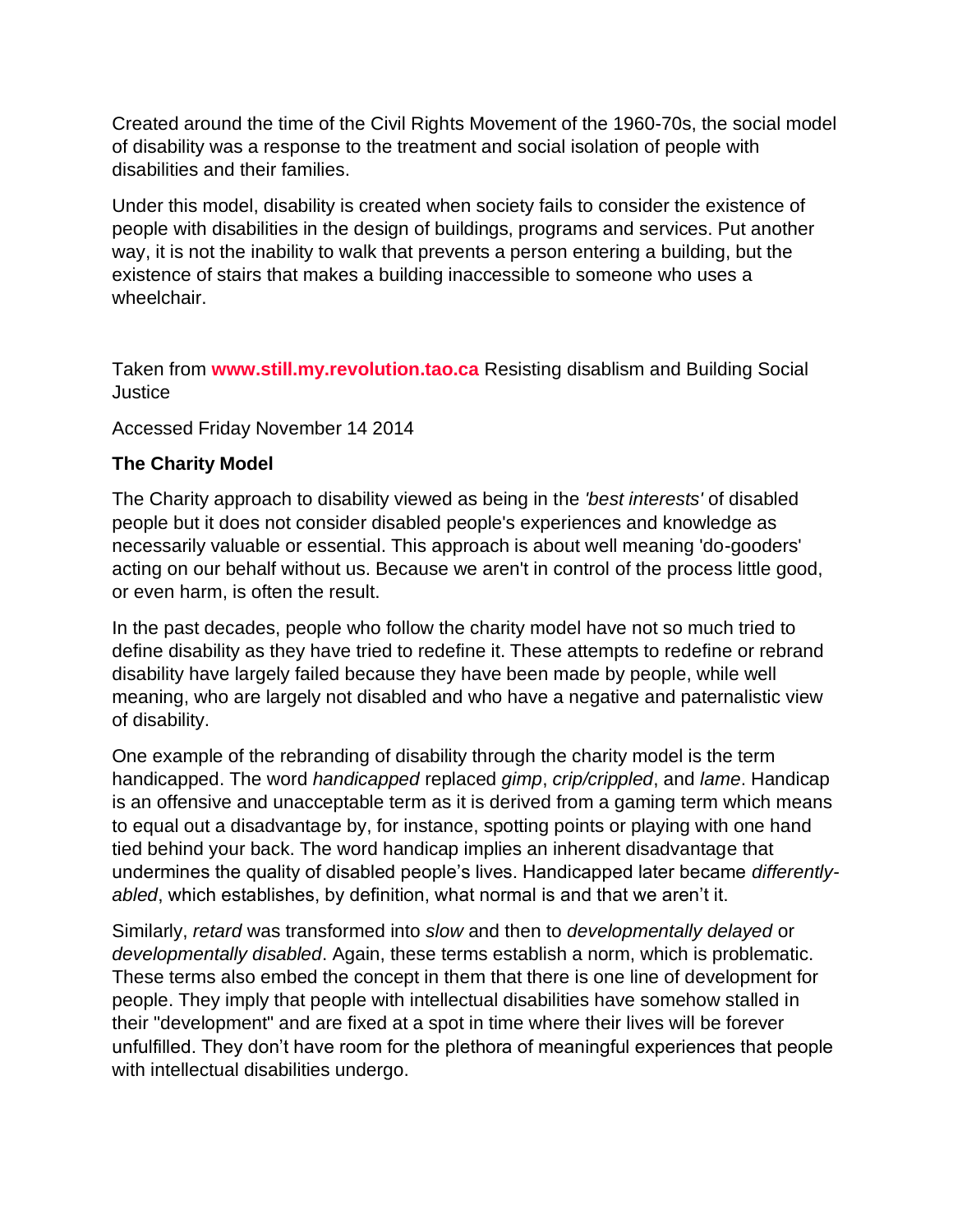*Challenged* is another term adopted by others on our behalf as a way of describing our lives. Where the medical model inserts diagnostic labels that are individualizing and define people's entire identities, politically correct liberals individualize our oppression by calling us challenged. This label tells us that all obstacles we face are because of our own minds and bodies, not because of social inequities and inaccessibility.

Furthermore, *challenged*, like *developmentally disabled*, *differently-abled*, and *handicapped* does nothing to change our lives, it doesn't build ramps, or housing; it doesn't provide interpreters or personal support workers; it doesn't bring equality or autonomy; and, it doesn't abolish segregation or discrimination. The attempts by well meaning liberals to establish "politically correct" terms to define disability are just that, attempts to dictate how things change for our benefit. In this case, nothing changes but the label.

The entire charity approach is designed to ensure that no real change ever occurs. It is about people doing good for others, it is not about change, it is not about liberation, it is about the agents of charity - the do-gooders feeling better about themselves and the world they live in.

It brilliantly co-opts the language of resistance talking about "fighting," "resisting," and "beating" disabilities.

Charities, however, identify our disabilities as the things that oppress us, not social barriers, not systemic issues - our bodies, our minds (the things that give us life and make us who we are).

The things to be resisted are those are our disabilities and no fundamental social change should ever occur under this view. This is in itself an oppressive view and why the [social model](http://still.my.revolution.tao.ca/socialmodel) and the [radical model](http://still.my.revolution.tao.ca/radical) have worked to reclaim and redefine disabled people's points of resistance and fight for social justice rather than the elimination of disability.

#### **Rights Model**

The rights model is primarily a fight for access to the privileges people would otherwise have had if they were not disabled. A focus on rights is not a struggle for fundamental social change; rather, it strives to make changes within the existing system.

The idea behind disability rights is that:

*A human rights approach to disability acknowledges that people with disabilities are rights holders and that social structures and policies restricting or ignoring the rights of people with disabilities often lead to discrimination and exclusion. A human rights perspective requires society, particularly governments, to actively promote the necessary conditions for all individuals to fully realize their rights.*

This is the definition of [DRPI \(Disability Rights Promotion International\).](http://www.yorku.ca/drpi/hRights.html) According to this group and many other rights groups, "As full citizens with equal rights, people with